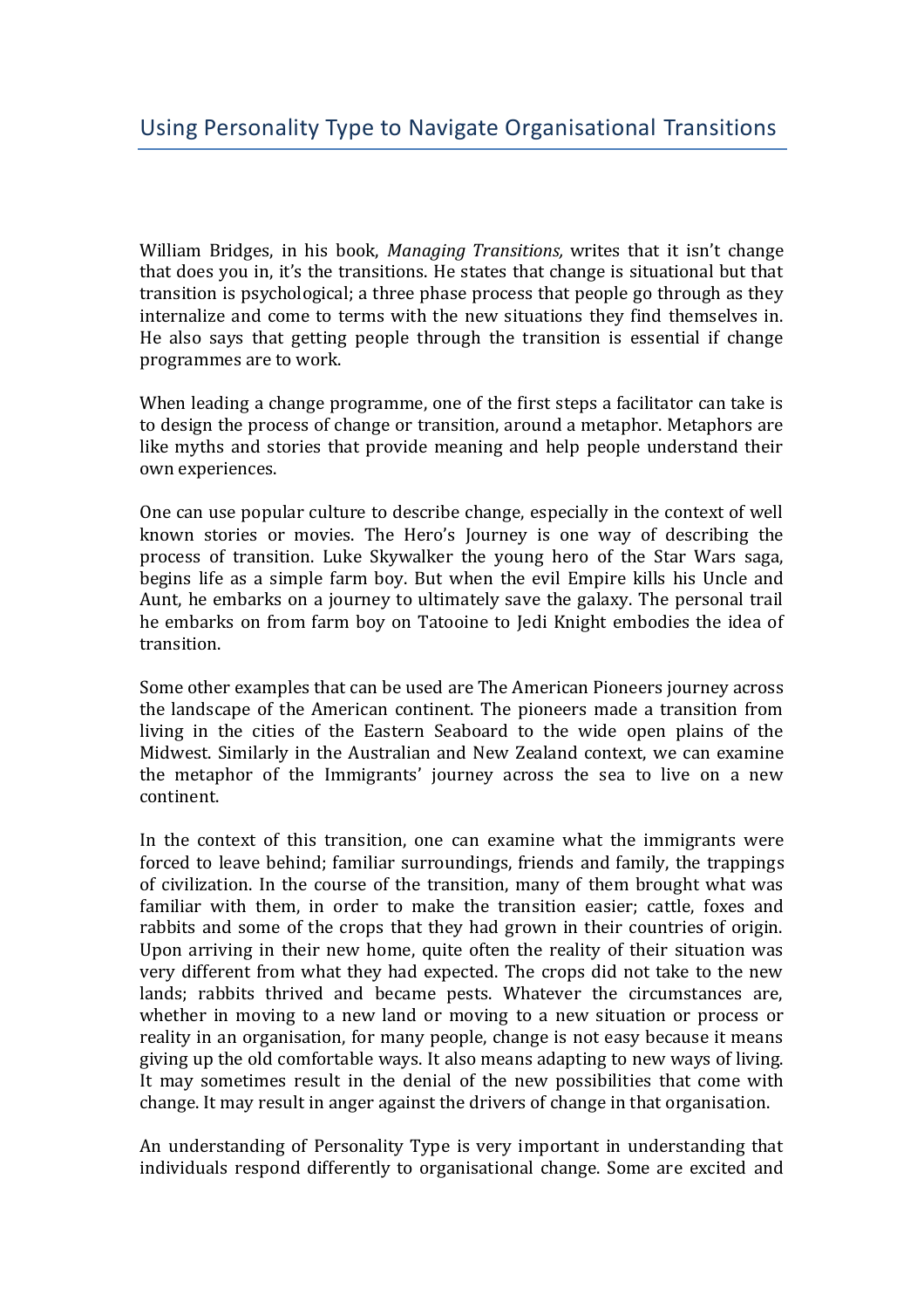stimulated by it; some are fearful and cautious and some feel overwhelmed, depressed and demotivated. Understanding what individuals of different personality types want during the transition can help leaders tailor change programmes to suit individual needs.

There are different lenses that a facilitator can apply to gain an understanding of the needs of different types. One can look at each of the individual preferences to determine the basic needs of individual types during change. Introverts, for example, need time alone to reflect on what is going on while Extraverts need something to do; a sense of involvement. Sensing types want real data and a need to know why the change is occurring while Intuitive types are happy with a general plan to mentally play around with. Thinking types want the logic behind the changes while Feeling types want recognition of the impact on people. Judging types want defined outcomes while Perceiving types want an open ended approach with room to change.

One can also apply the quadrants of the Type Table, looking at where individuals get their source of energy and the sorts of information that they trust; the first two letters of the type preferences. Team leaders and managers can then use this understanding to tailor the change messages that they deliver. One will need to demonstrate to an 'IS' for example, that the change can make a tangible, lasting difference in her work whereas one would need to emphasise the possibilities for creativity to an 'IN'. A team leader would need to show an 'ES' how it can make his work easier and more efficient while showing an 'EN' how it can make her work pioneering and fresh!

One may also apply the Function Pairs lens and the Dynamics lens to help understand and manage change.

In taking a team through a transition, one would also need to understand the impact that change is having on different levels of the organisation; the managers, the employees and the organisation itself. One needs to consider the issues arising from the impact of change. The following questions may be asked:

- 1. To whom should I be loyal?
- 2. Does the organisation have the expertise to make the changes?
- 3. What are the hidden agendas and the sacred cows?
- 4. What are the new norms?
- 5. Am I just a cog in the wheel and should I even bother? Does any of this make a difference?

Uncertainty, skepticism, suspicion and anger are only some of the emotions and behaviours that team leaders will have to deal with.

To allow for some positivity during the transition, managers can focus on what really motivates individuals during change and how they might be able to reenergise their teams. Motivation to work stems from many factors of personal and social experiences and Type can be a factor identifying the likely motivators for different people. Also, it's useful to note that when change programmes lack these motivators, people resist change!